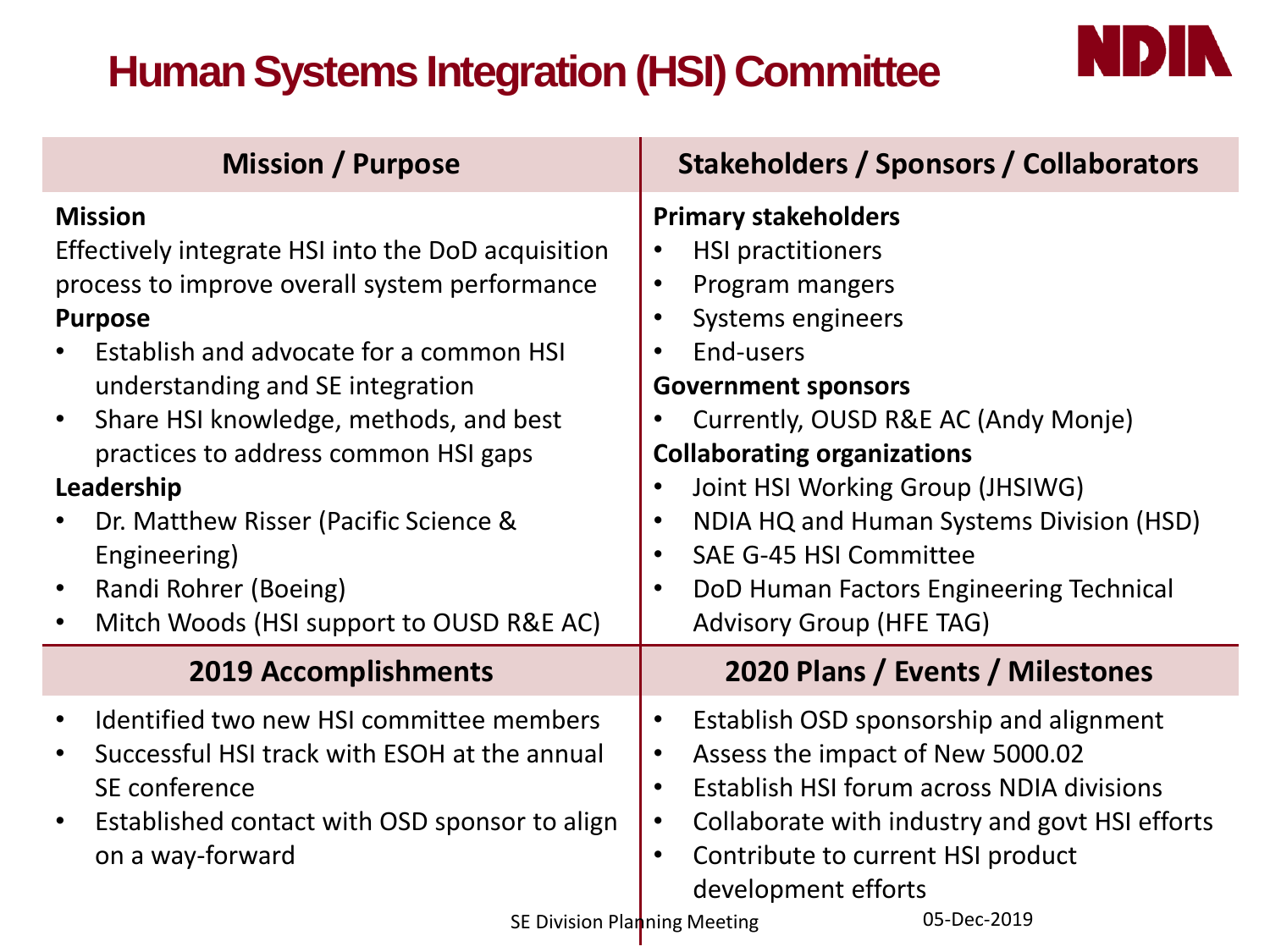# **Mission / Purpose**



#### **<additional information, if required>**

## **Strategic Goals**

- Through partnership and collaboration:
	- Establish and promote a common understanding of HSI
	- Advocate for the continued integration of HSI in SE and acquisition efforts
	- Establish a means to share HSI knowledge, methods, and best practices
	- Address common HSI gap areas

## **Objectives**

- Grow the HSI community of practice to share knowledge, methods & tools, and collaborate with other committees and industry/academia groups
- Implement HSI uniformly, per DoDI5000.02, for best value HSI design & development solutions
- Leverage the best of HSI best practices and technology use from government, industry and academia to close gap areas and position HSI for the future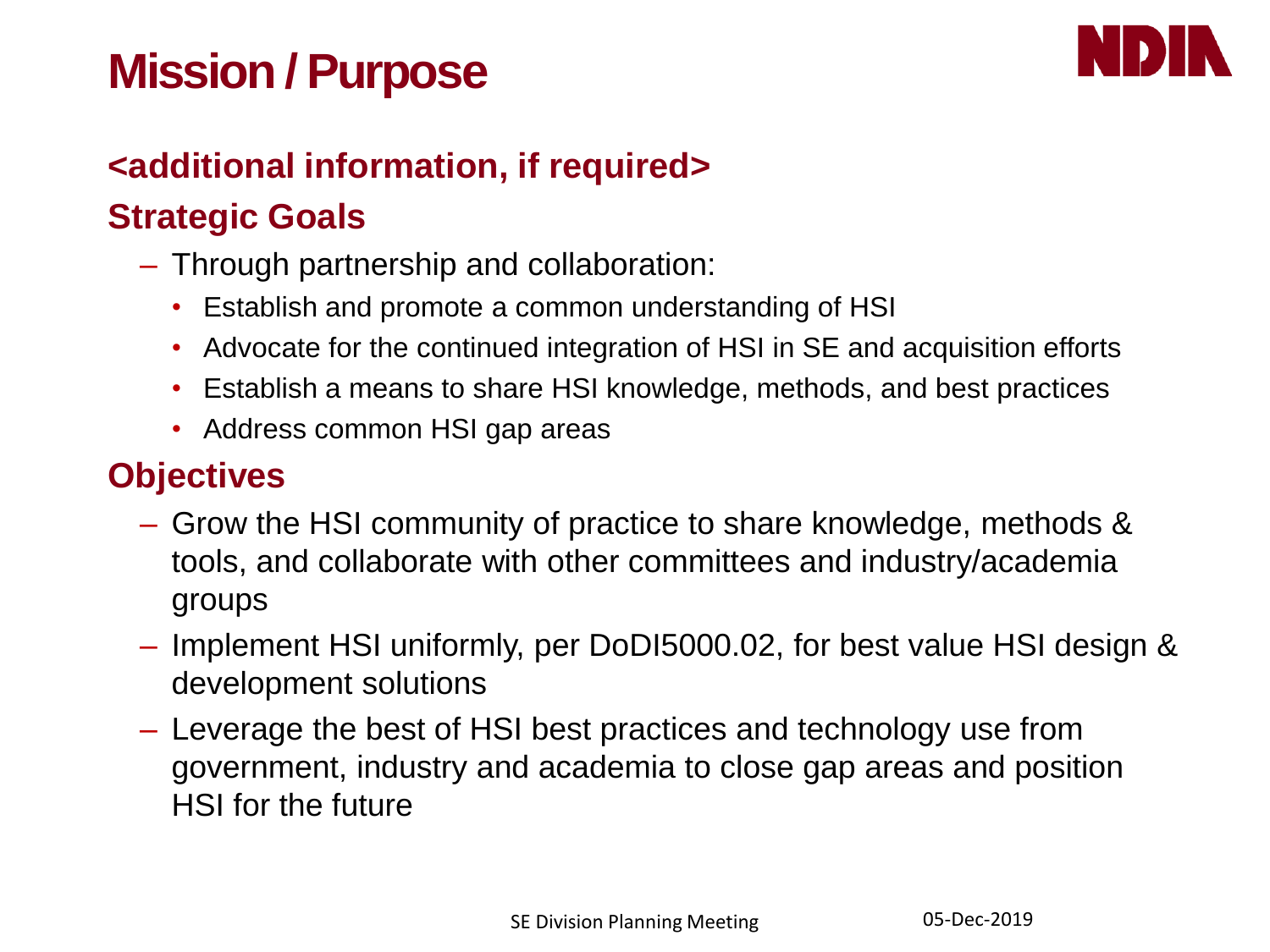# **Stakeholders / Sponsors / Collaborators**



## **<additional information, if required>**

# **Align with**

- Other SE Committees (e.g., ESOH)
- NDIA Divisions (e.g., NDIA Human Systems Division)
- Related HSI industry and govt groups (e.g., Joint HSI Working Group)

# **Specifically**

- Joint HSI Working Group (JHSIWG)
- NDIA HQ
- NDIA Human Systems Division (HSD)
- SAE G-45 HSI Committee
- DoD Human Factors Engineering Technical Advisory Group (HFE TAG)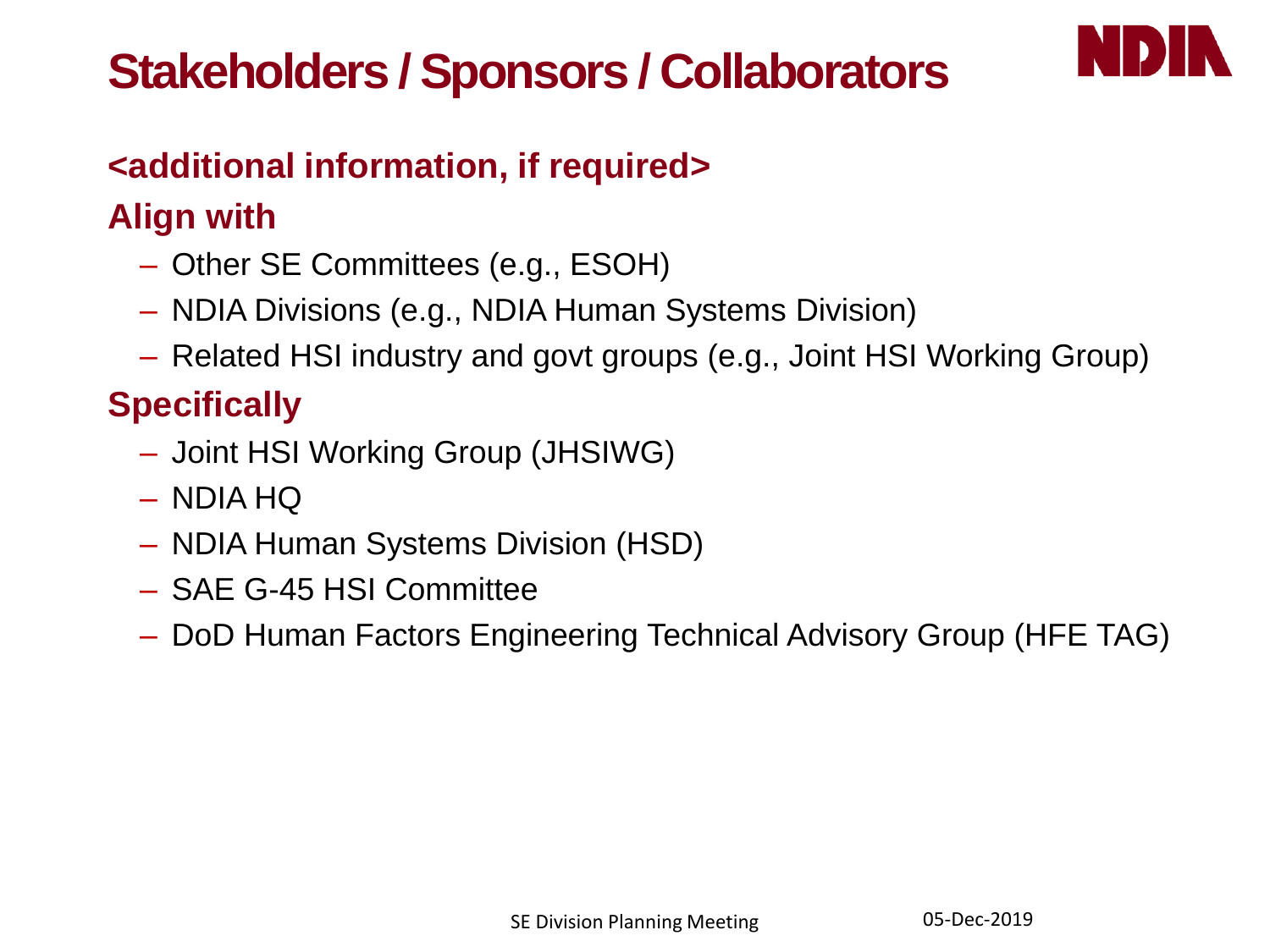# **Stakeholders / Sponsors / Collaborators**



#### **<additional information, if required>**

## **Alignment with Human Systems Division (HSD)**

- Complementary groups advocating for humans and systems
- NDIA Systems Engineering Division HSI Committee (SE HSIC) & NDIA Human Systems Division (HSD) to collaborate and support each others' meetings and products

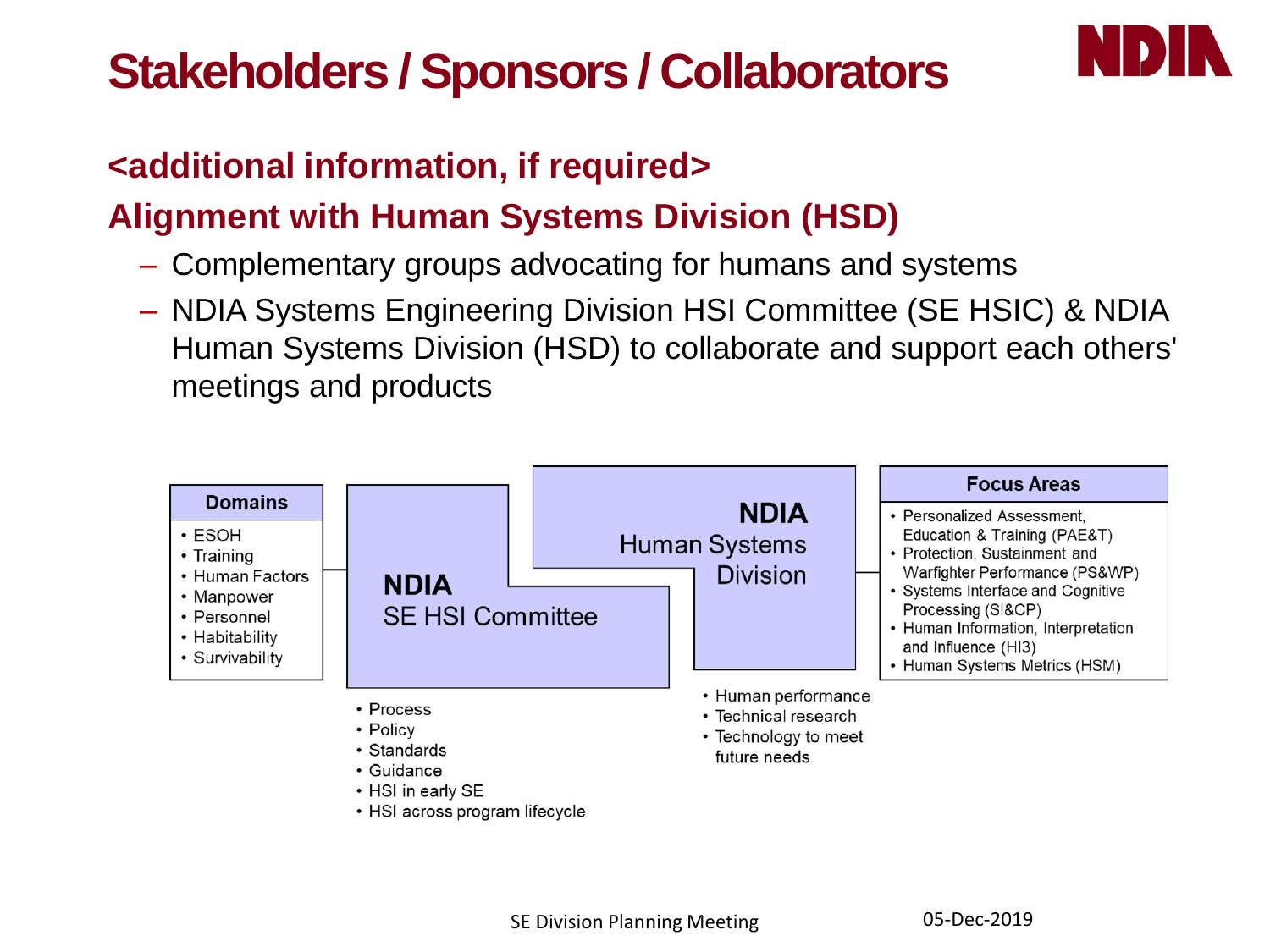# **2019 Accomplishments**



## **<additional information, if required>**

**SE Division Planning Meeting 05-Dec-2019**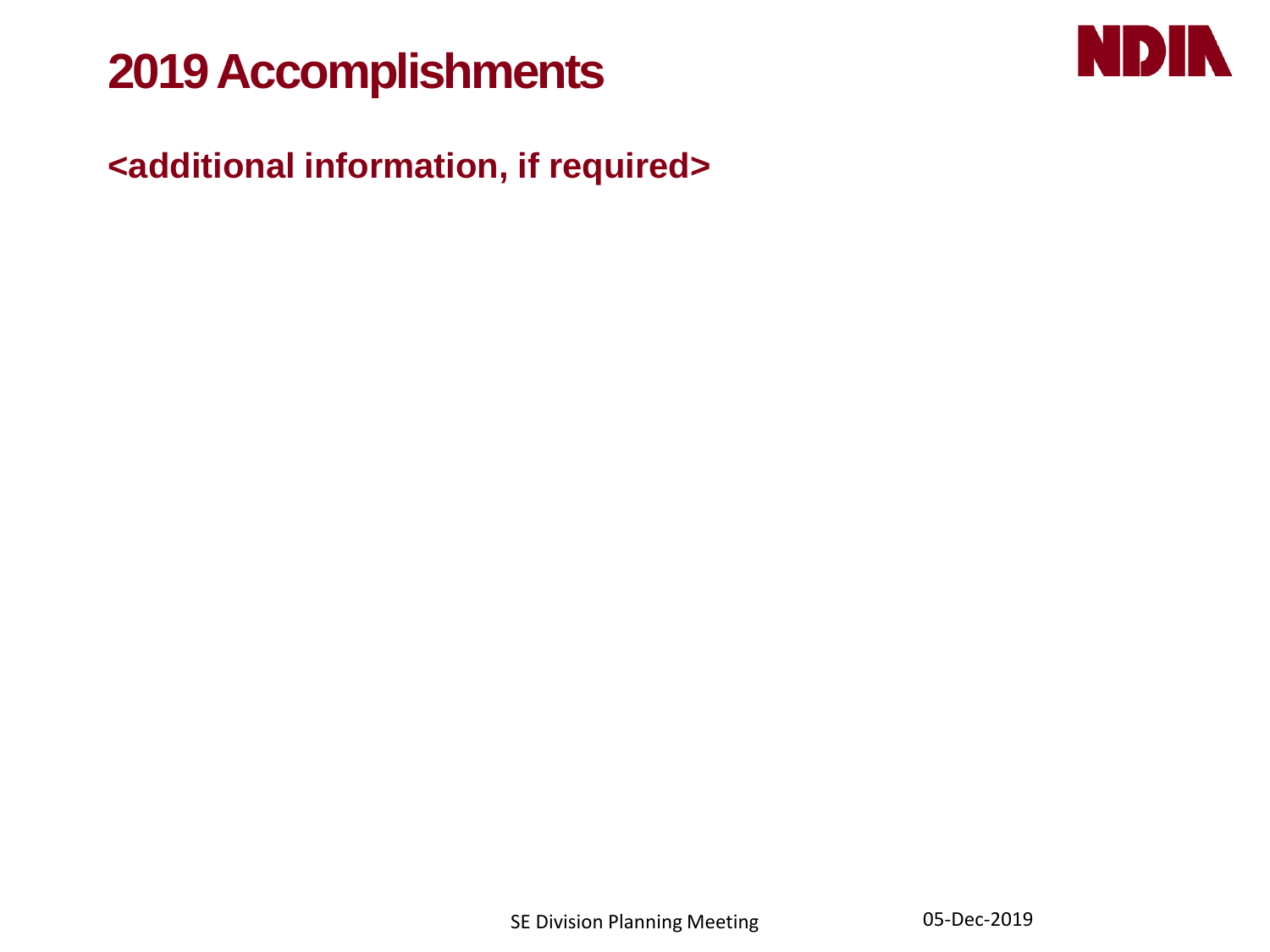# **2020 Plans / Events / Milestones**



#### **<additional information, if required>**

#### **Plans**

- Establish OSD sponsorship and understand HSI place within OSD (Systems Engineering vs Human Systems Divisions)
- Align with OSD modernization priorities
- Assess the impact of New 5000.02
	- Discover changes to HSI and impact on industry HSI efforts
	- Address HSI scope language from the high-level 5000.01/02 document
- NDIA HQ establish HSI forum across NDIA divisions
- Collaboration
	- Joint HSI Working Group (JHSIWG)
	- NDIA Human Systems Division (HSD)
	- SAF G-45
	- DoD Human Factors Engineering Technical Advisory Group (HFE TAG)

#### **Events - Standing**

- Quarterly HSIC teleconferences
- HSI track at annual SE Division Conference
- SE Division meetings